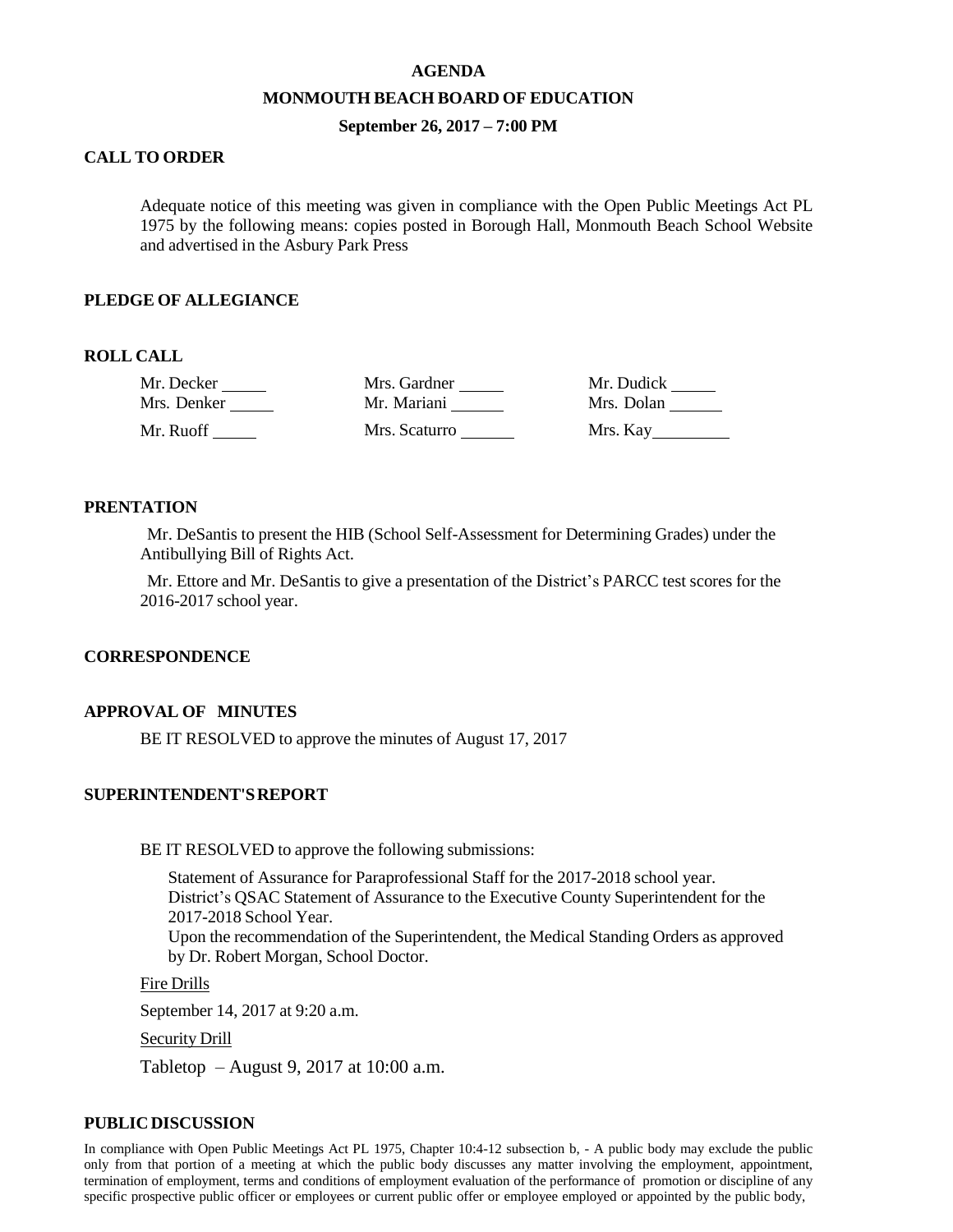unless all the individual employees or appointees whose rights could be adversely affected request in writing that such matter or matters be discussed at a public meeting. As per Board Bylaws, 0167, public participation in Board Meetings, such remarks are to be limited to five minutes duration. The Board of Education, though affording the opportunity for members of the public to comment will not engage and/or make remarks concerning matters of student confidentiality and/or matters of personnel wherein employees of the District have not been given notice of the Board's intent to discuss their terms and conditions of employment. Members of the public are reminded that though they are afforded the opportunity to address the Board, they are not given license to violate the laws of slander. Comments made by members of the public that are not in keeping with the orderly conduct of a public meeting will be asked to yield the floor and if they fail to do so may be subject to charges under New Jersey statues associated with disruption of a public meeting.

# **PTO UPDATE**

# **FINANCE**

Leo Decker, Chair Karen. Dolan, Steve Mariani, Chris Dudick

> BE IT RESOLVED to approve the following financial report Report of the Board Secretary – August 31, 2017 Cash Balances:

| Fund 10 |    | \$2,383,031.96 |
|---------|----|----------------|
| Fund 20 | \$ |                |
| Fund 30 | \$ | 52,613.15      |
| Fund 40 | \$ |                |
| Fund 50 | S  | 1,285.00       |
| Fund 60 | \$ | 30,318.75      |

- Reconciliation Report for August
- Monthly transfer report
- September bill list in the amount of \$259,733.93
- Payroll report for August

In accordance with the reports attached:

Pursuant to NJAC 6:l20-2.13(d), I certify as of August 31, 2017, no budgetary line item account has been over expended in violation of NJAC 6:20-22.13 (ad). I hereby certify that all of the above information is correct.

#### Board Certification:

Pursuant to NJAC 6:20-2.3 (e), we certify that as of August 31, 2017 after review of the Secretary's Monthly Report and upon consultation with the appropriate district officials, that to the best of our knowledge, no major account or fund has been over expended in violation of NJAC 6:230-22.13(b) and that sufficient funds are available to meet the district's financial obligations for the remainder of the fiscal year.

#### BE IT RESOLVED to adopt the following resolution:

WHEREAS, the collective bargaining agreement between the Board of Education of Monmouth Beach and The Monmouth Beach Teachers' Association expired on June 30, 2017, and

WHEREAS, through the collective bargaining process, a successor contract has been developed and agreed upon by both parties through a Memorandum of Agreement

NOW, THEREFORE BE IT RESOLVED, that the Monmouth Beach Board of Education approve the collective bargaining agreement between the Board of Education of Monmouth Beach and The Monmouth Beach Teachers' Association for the 3 year period beginning July 1, 2017 and ending on June 30, 2020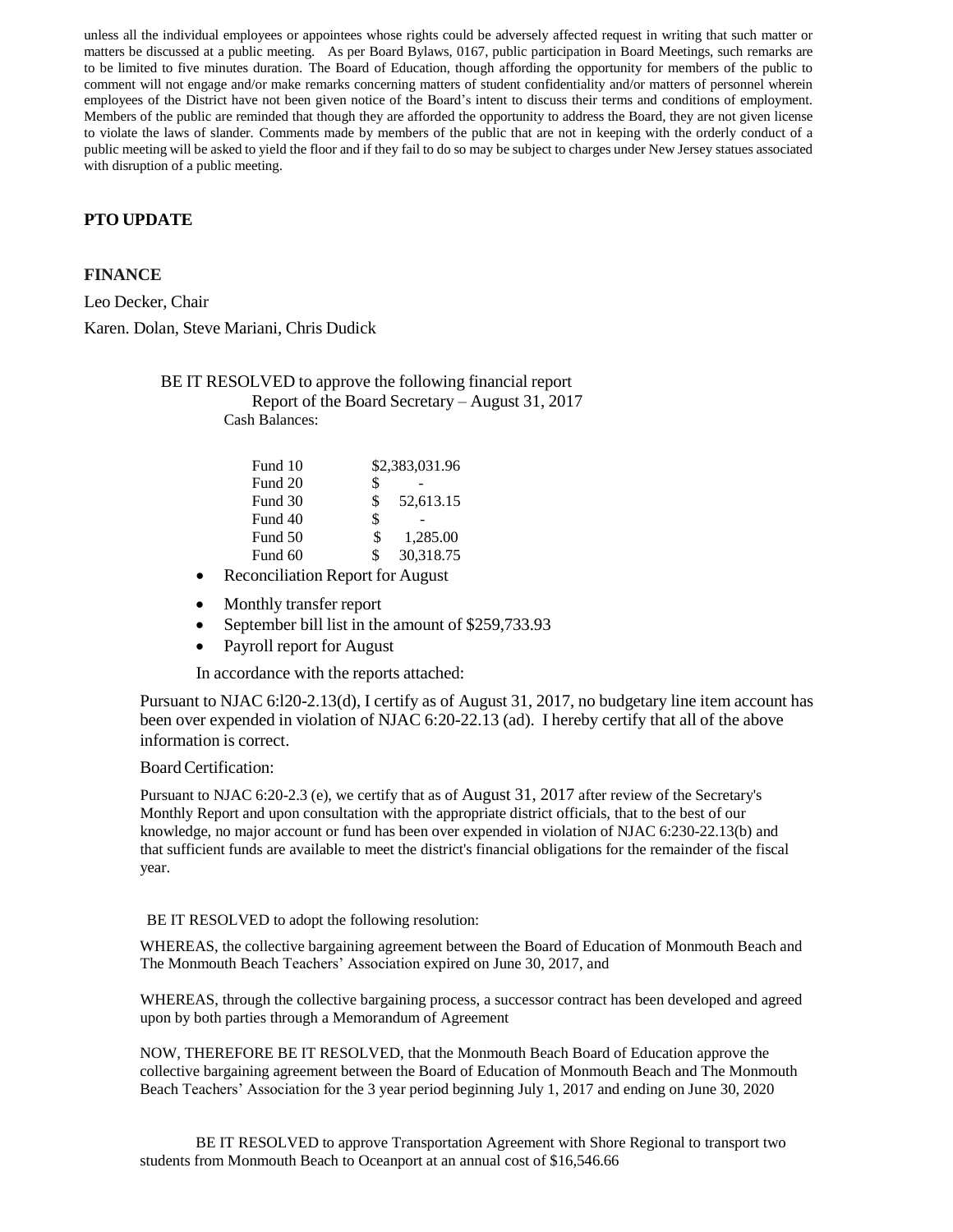BE IT RESOLVED to approve tuition contract to send two students to Oceanport Schools at a cost of \$32.838 per student, plus additional services to be billed separately

BE IT RESOLVED to approve retroactively Long Branch Board of Education to provide transportation for Cross Country away game.

### **PERSONNEL**

Sandi Gardner Chair,

Kathy Denker, Barbara Kay, Kelly Scaturro

BE IT RESOLVED to approve the following teacher workshops: Denise Sullivan to attend "Using the Media to Begin Conversation", Suicide Prevention Forum on September 20, 2017 at no charge. Lori Gallo and Rachel Mogavero to attend Building a Conceptual Understanding of Elem. Math on October 24, 2017 and Fostering Meaningful Talk on December 8, 2017 under our membership in the Brookdale Education Network. Peter Vincelli to attend NJ Council for History Education on December 1, 2017 at a cost of \$80.00. Meghan Vaccarelli to attend, as an instructor, Brookdale Education Network's Using Rigorous Text in the ELA classroom on October 27, 2017 Michael Ettore to attend NJSBA Workshop at a cost of \$300 Kelly Scaturro to attend NJSBA Workshop and housing cost TBD

BE IT RESOLVED to approve Rachel Primavera as a volunteer for the play for the 2017- 2018 school play.

BE IT RESOLVED to approve Cynthia Zayko for up to five extra work days at her per diem rate for the 2017-2018 school year.

BE IT RESOLVED to approve contracts from July 1 2017 through June 30, 2018 at the annual salary listed as follows:

Custodians:

| Robert Seidel                     | Head Custodian                                   | \$52,642 |
|-----------------------------------|--------------------------------------------------|----------|
| Joseph Morizio                    | Custodian                                        | \$37,340 |
| Secretarial staff                 |                                                  |          |
| Kathy Iannacone                   | Main Office Secretary/Substitute Caller \$46,638 |          |
| Dawn Fichera                      | Secretary to the Superintendent                  | \$48,246 |
| Joan Konopka                      | <b>Board Office Assistant</b>                    | \$42,430 |
| <b>MBS</b> Technology Coordinator |                                                  |          |
| Greg Zweemer                      |                                                  | \$59,516 |
| Administration                    |                                                  |          |
| Joshua DeSantis                   | <b>Assistant Principal</b>                       | \$93,000 |
| <b>Hourly Instructional Aides</b> |                                                  |          |
| Dianne Bettinger                  | \$16.05, Carol Brady \$16.05                     |          |
| Anne Pulos \$15.03                | Michelle Leite \$14.31                           |          |
| Christine Savarese \$14.31        |                                                  |          |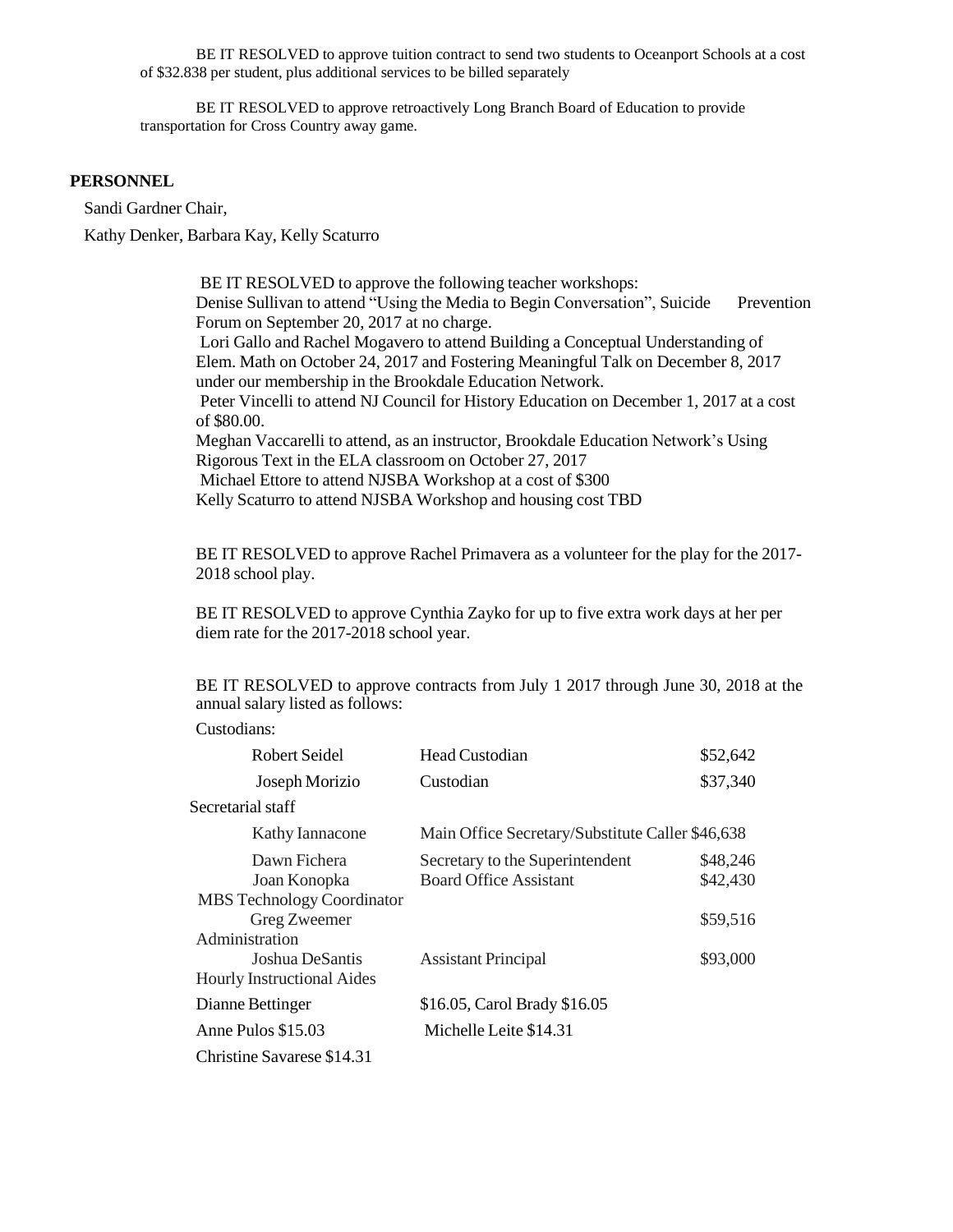BE IT RESOLVED to approve salaries as per Teacher Salary Guide for the 2017-2018 school year asfollows:

# **TEACHINGSTAFF**

| <b>STEP</b>    | <b>LAST NAME</b>     | <b>FIRST NAME</b> | <b>2017-18 SALARY</b>               |        |
|----------------|----------------------|-------------------|-------------------------------------|--------|
| $7 - 8$        | <b>ALBERT</b>        | <b>RIANNE</b>     | \$                                  | 59,345 |
| 11             | <b>BROWN</b>         | BARBARA           | \$                                  | 60,045 |
| $7 - 8$        | <b>CLARK</b>         | <b>JESSICA</b>    | \$                                  | 59,345 |
| 9              | DEININGER            | ERIN              | \$                                  | 58,045 |
| $\overline{1}$ | <b>DONOVAN</b>       | <b>RACHEL</b>     | \$                                  | 25,923 |
| $5-6$          | <b>FREGLETTE</b>     | <b>TINA</b>       | $\overline{\boldsymbol{\varsigma}}$ | 46,676 |
| $5-6$          | <b>FUCHS</b>         | <b>JACLYN</b>     | \$                                  | 56,045 |
| 10             | <b>GALLO</b>         | <b>LORI</b>       | \$                                  | 59,045 |
| 20             | <b>GILLICK</b>       | <b>SUSAN</b>      | \$                                  | 88,850 |
| $\mathbf{1}$   | <b>GRADY</b>         | <b>CHLOE</b>      | \$                                  | 51,845 |
| 20             | HALL                 | AMY               | \$                                  | 46,200 |
| 9              | <b>KAMMERER</b>      | <b>MICHAEL</b>    | \$                                  | 58,045 |
| 11             | <b>LOPICCOLO</b>     | <b>DINA</b>       | \$                                  | 62,345 |
| 20             | MAHONEY              | <b>DOROTHY</b>    | \$                                  | 90,400 |
| 8              | <b>MARINO</b>        | <b>DEBRA</b>      | \$                                  | 57,045 |
| 8              | <b>MAXCY</b>         | <b>ALEXANDRA</b>  | \$                                  | 59,345 |
| $5-6$          | <b>MCMAHON</b>       | <b>ALISON</b>     | \$                                  | 59,295 |
| 3              | <b>MOGAVERO</b>      | <b>RACHEL</b>     | \$                                  | 56,345 |
| 20             | O'NEILL              | <b>DONNA</b>      | \$                                  | 91,900 |
| 8              | PENNELL              | <b>TRACY</b>      | \$                                  | 57,045 |
| 20             | PIETZ                | <b>NANCY</b>      | \$                                  | 93,200 |
| 4              | <b>POZNAK</b>        | <b>KORY</b>       | \$                                  | 55,045 |
| 18             | <b>PRIEST</b>        | <b>CHRISTINE</b>  | \$                                  | 7,800  |
| 20             | <b>SANTRY</b>        | <b>STEPHANIE</b>  | \$                                  | 90,900 |
| 20             | SHERIDAN             | <b>KARA</b>       | \$                                  | 89,700 |
| 18             | SILAKOWSKI           | <b>DOREEN</b>     | \$                                  | 78,945 |
| 9              | STAFFORD             | <b>LINDA</b>      | \$                                  | 36,207 |
| 4              | <b>ROSSI-STEEBER</b> | <b>EMILY</b>      | \$                                  | 55,045 |
| 20             | SULLIVAN             | <b>DENISE</b>     | \$                                  | 89,700 |
| 16             | <b>TUZZO</b>         | <b>DEBRA</b>      | \$                                  | 42,054 |
| 11             | VACCARELLI           | <b>MEGHAN</b>     | \$                                  | 62,345 |
| 12             | VASTANO              | <b>JASON</b>      | \$                                  | 61,045 |
| 14             | <b>VINCELLI</b>      | <b>PETER</b>      | \$                                  | 63,045 |
| 17             | ZAYKO                | <b>CYNTHIA</b>    | $\overline{\boldsymbol{\zeta}}$     | 44,223 |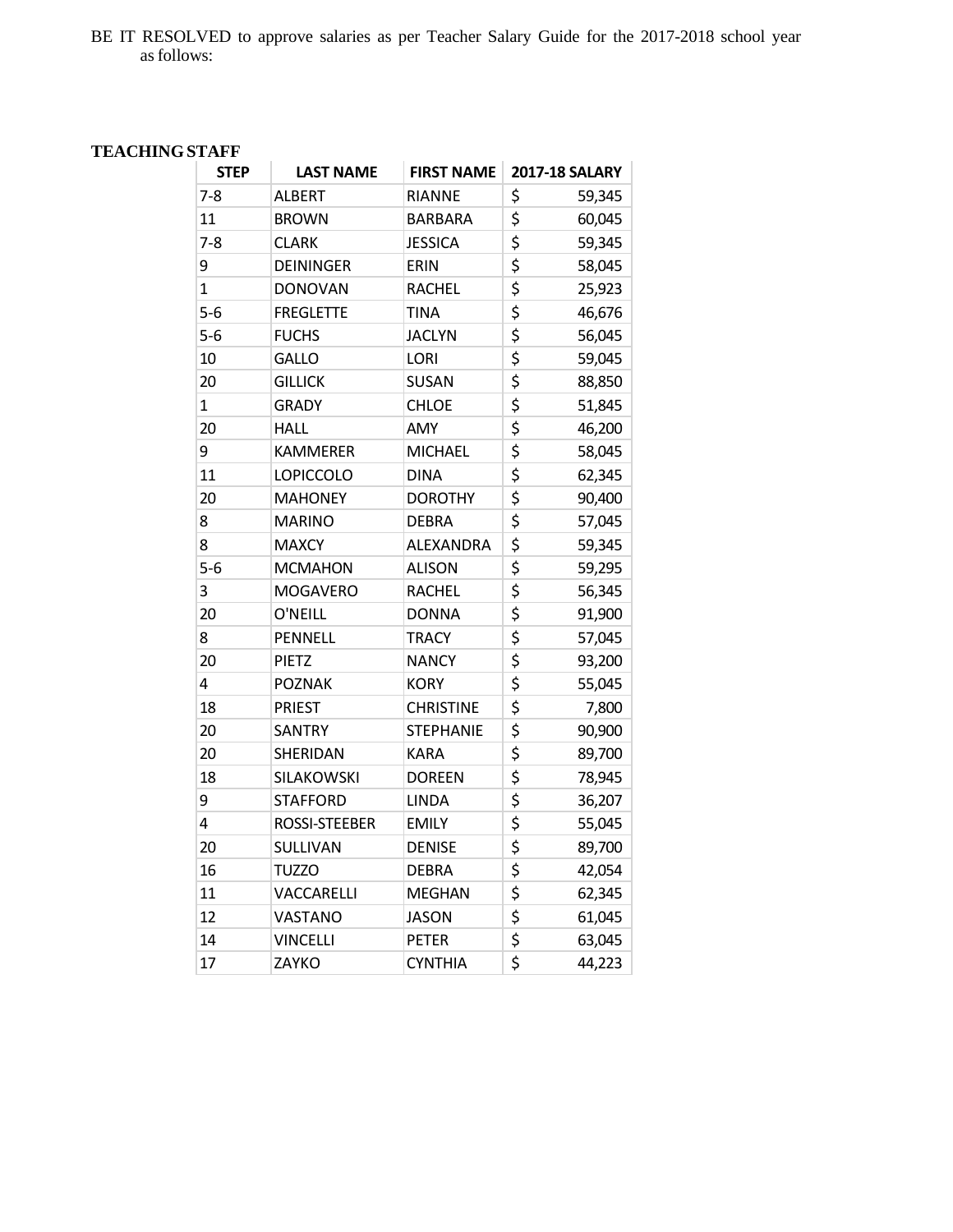# **CURRICULUM AND INSTRUCTION**

Chair Kathleen Denker Kelly Scaturro, Sandi Gardner, Barbara Kay

BE IT RESOLVED to approve the following school trips:

MBS Band students to go to SRHS to learn about the band program, go over the performance, and perform with the band at a football game on October 6, 2017 beginning at 1 p.m. (SRHS to provide a bus at no charge to MBS).

BE IT RESOLVED, upon the recommendation of the Superintendent, to approve the following curriculum guides for the 2017-2018 school year: Library/Media Grades K-2 Library/Media Grades 3-4

# **BUILDING AND GROUNDS**

Steve Mariani, Chair

Chris Dudick, Leo Decker, Karen Dolan

A. BE IT RESOLVED to approve the following Building Use Application Forms**:**  $8<sup>th</sup>$  grade vs. MBPD basketball game on October 18, 2017 from 6 p.m. – 9 p.m. in the gym as a fundraiser for the  $8<sup>th</sup>$  grade Boston Trip. Admission \$2.00.

MB PTO to hold Kidz Art classes in the Kindergarten classroom for grades  $K - 4$  on  $10/2$ ,  $10/16$ , 10/23, 10/30, 11/6, 11/13 and 11/27 from 2:50 p.m. – 3:5- p.m. at a cost of \$110.00 per student.

MBS Talent Show to be held on March 23, 2018 from 6 pm – 8:30 pm in the gym. Admission \$2.00.

MB PTO to hold a school assembly from Camfel Productions in the gym on October 19, 2017 from 8:30 a.m. – 11:30 a.m.

MB PTO to hold a Movie Night in the gym for students in Grades  $K - 4$  as a fundraiser for the MB PTO Play on Friday, November 3, 2017 from 5:30 p.m. – 9:30 p.m. in the gym. Admission \$15/perstudent.

MB PTO to hold a cast party after the PTO play on Saturday, November 18, 2017 from 3 p.m. – 8 p.m. in the Art Room.

Mb Recreation Program for the 2017-2018 school year as follows:

Knights Basketball – \* *Fall Session*:, Start Date: September 2017, End Date: End of December

Practice Times: Monday-Thursday 6pm-9pm

Knights Basketball – Winter Session:, Start Date: January 2018, End Date: February 2018

Practice Times: Wednesday 6pm – 9pm

Micro Basketball – 8 week program, Start Date: January 11, End Date: March 1

Practice Times: 6:30-7:30pm

MB Rec Basketball:, Start Date: January 2018, End Date: End of March 2018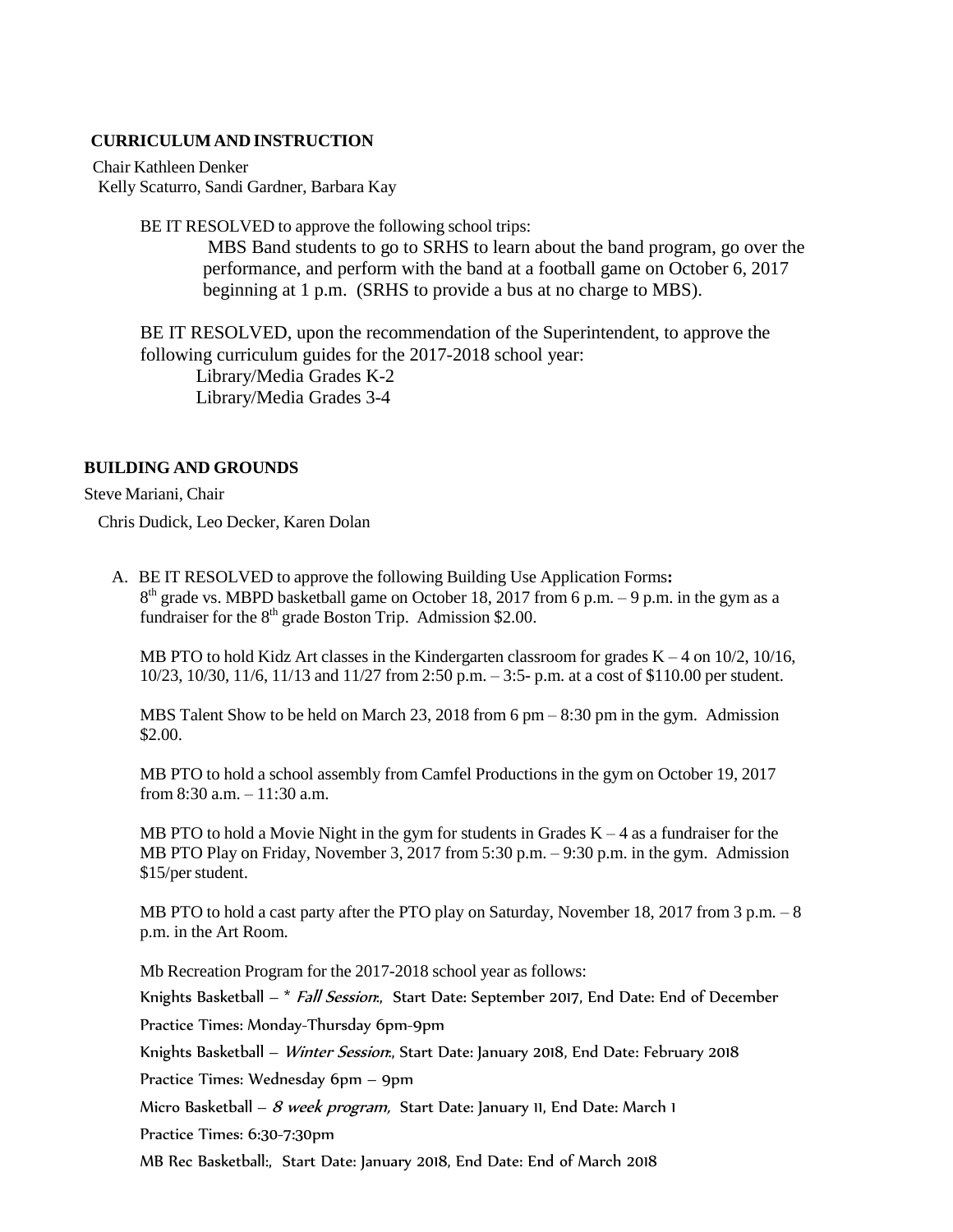Game Times: Saturdays 8am- 4:30 pm Winter Rec (WR) Program with Tracy Miller, Start Date: Week of January 8, 2018 End Date: Week of March 26, 2018 Adult Volleyball, Start Date: January 11, 2018, End Date: June 7, 2018 Practice Times: 7:45-10pm Adult Basketball: Start Date: Fall Monday Nights – October 16/Winter Tuesday nights -January 9 End Date: Monday Nights - June 4/Tuesday nights – June 5, 2018 Practice Times: Monday Nights - 8:30-10 pm /

Tuesday Nights - 7:30-9:30 pm

| Monday    | 6:30-7:30 pm         | 7:30-8:30 pm         | 8:30-10 pm        |
|-----------|----------------------|----------------------|-------------------|
|           | <b>WR GR 1&amp;2</b> | <b>WR GR 5&amp;6</b> | Adult Basketball  |
|           | Start: January 8     | Start: January 8     | Start: October 16 |
|           | End: March 26        | End: March 26        | End: June 4       |
|           |                      |                      |                   |
| Tuesday   | 6:30-7:30 pm         | 7:30-9:30 pm         |                   |
|           | <b>WR GR 3&amp;4</b> | Adult Basketball     |                   |
|           | Start: January 9     | Start: January 9     |                   |
|           | End: March 27        | End: June 5          |                   |
|           |                      |                      |                   |
| Wednesday | 6:00-9:00pm          | 6:00-9:00pm          |                   |
|           | Knights Basketball   | Knights Basketball   |                   |
|           | Start:               | Start:               |                   |
|           | End:                 | End:                 |                   |
|           |                      |                      |                   |
| Thursday  | 6:30-7:30pm          | 7:45-10pm            |                   |
|           | Micro Basketball     | Adult Volleyball     |                   |
|           | Start: January 11    | Start: January 11    |                   |
|           | End: March 1         | End: June 7          |                   |
|           |                      |                      |                   |
|           |                      |                      |                   |

No events will be held when school is closed or during early dismissal. (see MB Calendar) Additional dates unavailable:

- o Tuesday, September 19
- o Wednesday, October 18
- o Monday, October 30
- o November 13 through November 18
- o Tuesday, November 21
- o Wednesday, November 22
- o Thursday, December 14 Wednesday, May 30

BE IT RESOLVED to accept with tremendous gratitude various purchases made by the PTO to update and renovate the library.

### **POLICY**

BE IT RESOLVED to approve second reading on the following policies as needed to update Policy Manual as reviewed by Strauss Essmay

| 0000 | TT70<br>---<br>-- |  |  |
|------|-------------------|--|--|
|      |                   |  |  |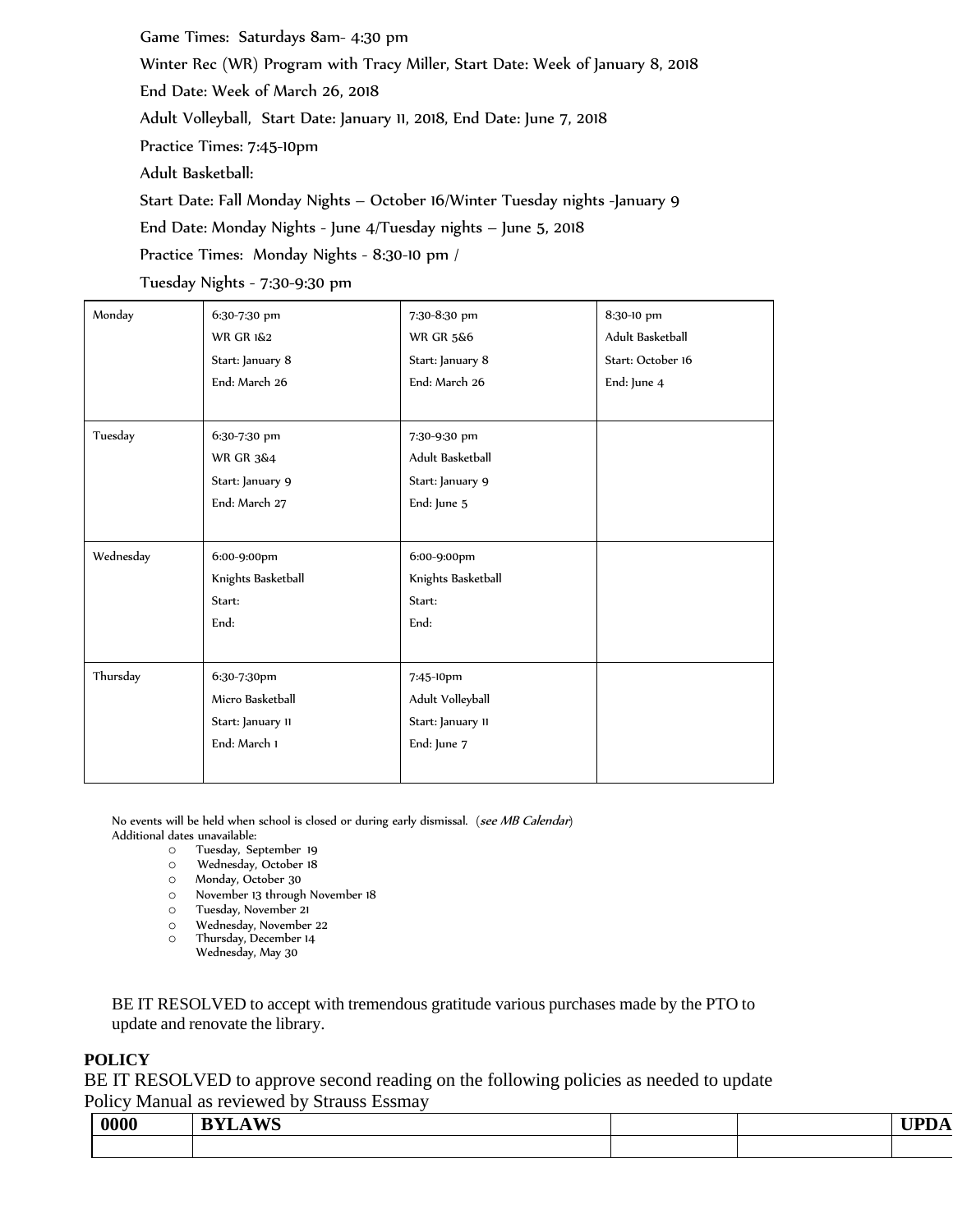| 0132    | <b>Executive Authority</b>                                                                  | Dec 12        | Dec 06        | X                         |
|---------|---------------------------------------------------------------------------------------------|---------------|---------------|---------------------------|
| 0167    | <b>Public Participation in Board Meetings</b>                                               | Mar 16        | Oct 12        | $\overline{\mathrm{X}}$   |
| 0168    | <b>Recording Board Meetings</b>                                                             | Mar 16        | Feb 12        | $\mathbf X$               |
| 1000    | <b>ADMINISTRATION</b>                                                                       |               |               |                           |
|         |                                                                                             |               |               |                           |
| 1140    | Affirmative Action Program (M)                                                              | Jun 16        | Mar 11        | X                         |
| 1220    | Employment of CSA (M)                                                                       | <b>Jun 16</b> | Aug 09        | X                         |
| 1240    | Evaluation of Superintendent (M)                                                            | Oct 15        | Apr 14        | $\boldsymbol{\mathrm{X}}$ |
| 1310    | Employment of School Bus. Admin.                                                            | Jun 16        | Dec 06        | $\overline{X}$            |
| 1510    | Americans with Disabilities Act (M)                                                         | Dec 16        | Dec 06        | $\overline{\mathbf{X}}$   |
| 1523    | Comprehensive Equity Plan (M)                                                               | <b>Jun 16</b> | Mar 11        | $\mathbf X$               |
| 1530    | Equal Employment Opportunity (M)                                                            | Jun 16        | Mar 11        | X                         |
| 1550    | Affirmative Action Program for Employment and                                               | <b>Jun 16</b> | Mar 11        | $\boldsymbol{\mathrm{X}}$ |
|         | Contract Practices (M)                                                                      |               |               |                           |
| 2000    | <b>PROGRAM</b>                                                                              |               |               |                           |
|         |                                                                                             |               |               |                           |
| 2200    | Curriculum Content (M)                                                                      | <b>Jun 16</b> | Dec 06        | X                         |
| 2260    | Affirmative Action Program for School and<br><b>Classroom Practices (M)</b>                 | <b>Jun 16</b> | Mar 11        | X                         |
| 2411    | Guidance Counseling (M)                                                                     | <b>Jun 16</b> | Dec 06        | X                         |
| 2414    | Programs and Services for Students in High Poverty<br>and in High Need School Districts (M) | Feb 11        | Dec 06        | $\overline{\mathbf{X}}$   |
| 2415    | No Child Left Behind Programs (M)                                                           | Dec 12        | Dec 06        | X                         |
| 2415.30 | Title I – Education Stability for Children in Foster<br>Care $(M)$                          | Dec 16        | Missing (New) | $\overline{X}$            |
| 2418    | Section 504 of the Rehabilitation Act of 1973 –<br>Students (M)                             | Dec 16        | Missing (New) | X                         |
| 2422    | Health and Physical Education (M)                                                           | Mar 16        | Dec $06$      | $\boldsymbol{\mathrm{X}}$ |
| 2423    | Bilingual and ESL Education (M)                                                             | <b>Jun 16</b> | Mar 11        | X                         |
| 2431    | Athletic Competition (M)                                                                    | Mar 16        | May 12        | $\boldsymbol{\mathrm{X}}$ |
| 2460    | Special Education (M)                                                                       | Feb 17        | Mar 09        | $\mathbf X$               |
| 2467    | <b>Surrogate Parents and Foster Parents (M)</b>                                             | Feb 17        | Mar 09        | $\boldsymbol{\mathrm{X}}$ |
| 2468    | <b>Independent Educational Evaluations</b>                                                  | Dec 12        | Missing       | $\mathbf X$               |
|         |                                                                                             |               |               |                           |
| 2610    | Educational Program Evaluation (M)                                                          | Jun $16$      | Dec 06        | $\mathbf X$               |
| 2622    | Student Assessment (M)                                                                      | Jun 16        | May 15        | X                         |
| 3000    | <b>TEACHING STAFF MEMBERS</b>                                                               |               |               |                           |
|         |                                                                                             |               |               |                           |
| 3111    | <b>Creating Positions</b>                                                                   | Jun 16        | Dec 06        | X                         |
| 3124    | <b>Employment Contract</b>                                                                  | Jun 16        | Dec 06        | $\mathbf X$               |
| 3125    | Employment of Teaching Staff Members (M)                                                    | Jun 16        | Aug 14        | $\mathbf X$               |
| 3125.2  | <b>Employment of Substitute Teachers</b>                                                    | Jun 16        | Aug $11$      | $\mathbf X$               |
| 3126    | <b>District Mentoring Program</b>                                                           | Jun 16        | Feb 10        | $\mathbf X$               |
| 3141    | Resignation                                                                                 | Jun 16        | Dec 06        | $\mathbf X$               |
| 3144    | <b>Certification of Tenure Charges</b>                                                      | Jun 16        | Apr $14$      | $\mathbf X$               |
| 3159    | Teaching Staff Member/School District Reporting<br>Responsibilities                         | Jun 16        | Missing       | $\mathbf X$               |
| 3221    | Evaluation of Teachers (M)                                                                  | Oct 15        | Apr 14        | $\mathbf X$               |
| 3222    | Evaluation of Teaching Staff Members, Excluding                                             | Oct 15        | Apr 14        | $\mathbf X$               |
|         | Teachers and Administrators (M)                                                             |               |               |                           |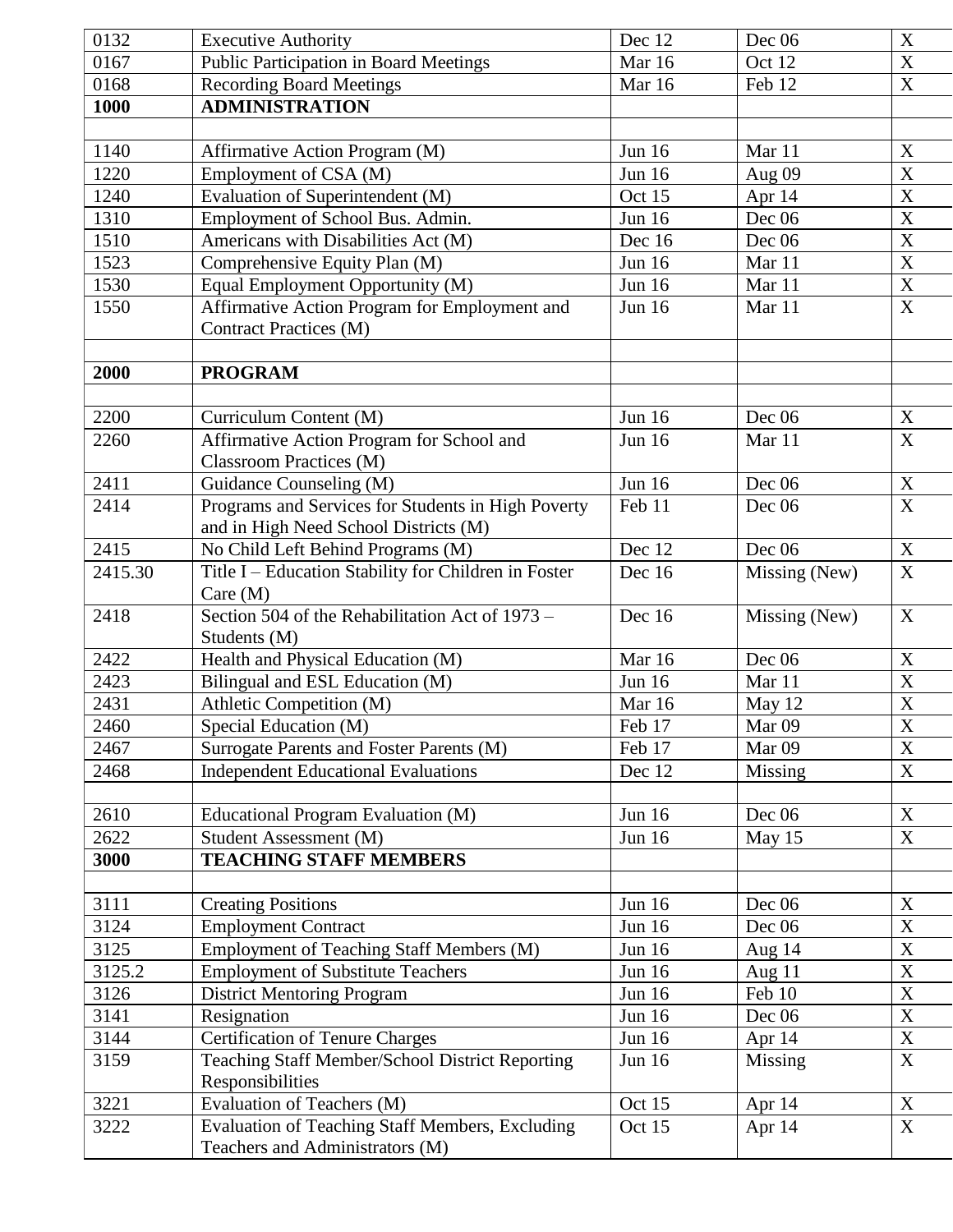| 3223    | Evaluation of Administrators, Excluding Principals,                     | Oct 15        | Apr 14        | $\mathbf X$               |
|---------|-------------------------------------------------------------------------|---------------|---------------|---------------------------|
|         | Vice Principals, and Assistant Principals (M)                           |               |               |                           |
|         |                                                                         |               |               |                           |
| 3224    | Evaluation of Principals, Vice Principals, and Assist<br>Principals (M) | Oct 15        | Apr 14        | X                         |
| 3231    | <b>Outside Employment as Athletic Coach</b>                             | <b>Jun 16</b> | Dec $06$      | X                         |
| 3240    | Professional Development for Teachers and School<br>Leaders (M)         | <b>Jun 16</b> | Aug $14$      | $\boldsymbol{X}$          |
| 3281    | <b>Inappropriate Staff Conduct</b>                                      | Dec 12        | Feb 10        | X                         |
| 3322    | Staff Member's Use of Personal Cellular                                 | <b>Jul 15</b> | Dec $06$      | X                         |
|         | Telephones/Other Communications Devices                                 |               |               |                           |
| 3431.1  | Family Leave (M)                                                        | Oct 15        | Dec $06$      | X                         |
| 4000    | <b>SUPPORT STAFF MEMBERS</b>                                            |               |               |                           |
| 4124    | <b>Employment Contract</b>                                              | Aug 13        | Dec $06$      | X                         |
| 4159    | <b>Support Staff Member/School District Reporting</b>                   | <b>Jun 16</b> | Jan 11        | X                         |
|         | Responsibilities                                                        |               |               |                           |
| 4281    | <b>Inappropriate Staff Conduct</b>                                      | Dec 12        | Feb 10        | X                         |
| 4431.1  | Family Leave (M)                                                        | Oct 15        | Dec 06        | X                         |
|         |                                                                         |               |               |                           |
| 5000    | <b>STUDENTS</b>                                                         |               |               |                           |
|         |                                                                         |               |               |                           |
| 5111    | Eligibility of Resident/Nonresident Students (M)                        | Mar 16        | Oct 10        | X                         |
| 5116    | <b>Education of Homeless Children</b>                                   | Dec 16        | Dec $06$      | $\boldsymbol{\mathrm{X}}$ |
| 5305    | <b>Health Services Personnel</b>                                        | <b>Jun 16</b> | Jul 07        | X                         |
| 5306    | Health Services to Nonpublic Schools (M)                                | Sep 14        | Jul 07        | $\overline{\text{X}}$     |
| 5308    | Student Health Records (M)                                              | Sep 14        | Jul 07        | X                         |
| 5310    | Health Services (M)                                                     | Mar 16        | Jul 07        | X                         |
| 5330    | Administration of Medication (M)                                        | <b>Jul 15</b> | Oct 07        | X                         |
| 5330.01 | Administration of Medical Marijuana (M)                                 | Mar 16        | Missing (New) | $\boldsymbol{\mathrm{X}}$ |
| 5330.04 | Administering an Opioid Antidote                                        | Dec 16        | Missing (New) | X                         |
| 5338    | Diabetes Management (M)                                                 | Jan $10$      | Jul 07        | X                         |
| 5339    | Screening for Dyslexia (M)                                              | <b>Jun 16</b> | Missing       | X                         |
| 5350    | <b>Student Suicide Prevention</b>                                       | <b>Jun 16</b> | Aug $11$      | X                         |
| 5514    | Student Use of Vehicles on School Grounds                               | Jun 16        | Dec 06        | X                         |
| 5516    | Use of Electronic Communication and Recording<br>Devices (ECRD) (M)     | Oct 15        | Jan 11        | X                         |
| 5530    | Substance Abuse (M)                                                     | Sep 14        | Oct 07        | X                         |
| 5600    | Student Discipline/Code of Conduct (M)                                  | Sep 14        | May 12        | $\boldsymbol{X}$          |
| 5615    | <b>Suspected Gang Activity</b>                                          | Jul 15        | Dec $06$      | X                         |
| 5620    | Expulsion                                                               | Jun 14        | Dec 06        | X                         |
| 5755    | Equity in Educational Programs and Services (M)                         | <b>Jun 16</b> | Dec $06$      | $\mathbf X$               |
| 6000    | <b>FINANCE</b>                                                          |               |               |                           |
| 6480    | Purchase of Food Supplies (M)                                           | Dec 12        | Dec 06        | X                         |
|         | <b>OPERATIONS</b>                                                       |               |               | 8000                      |
|         |                                                                         |               |               |                           |
| 8330    | Student Records (M)                                                     | Dec 16        | Dec $06$      | $\mathbf X$               |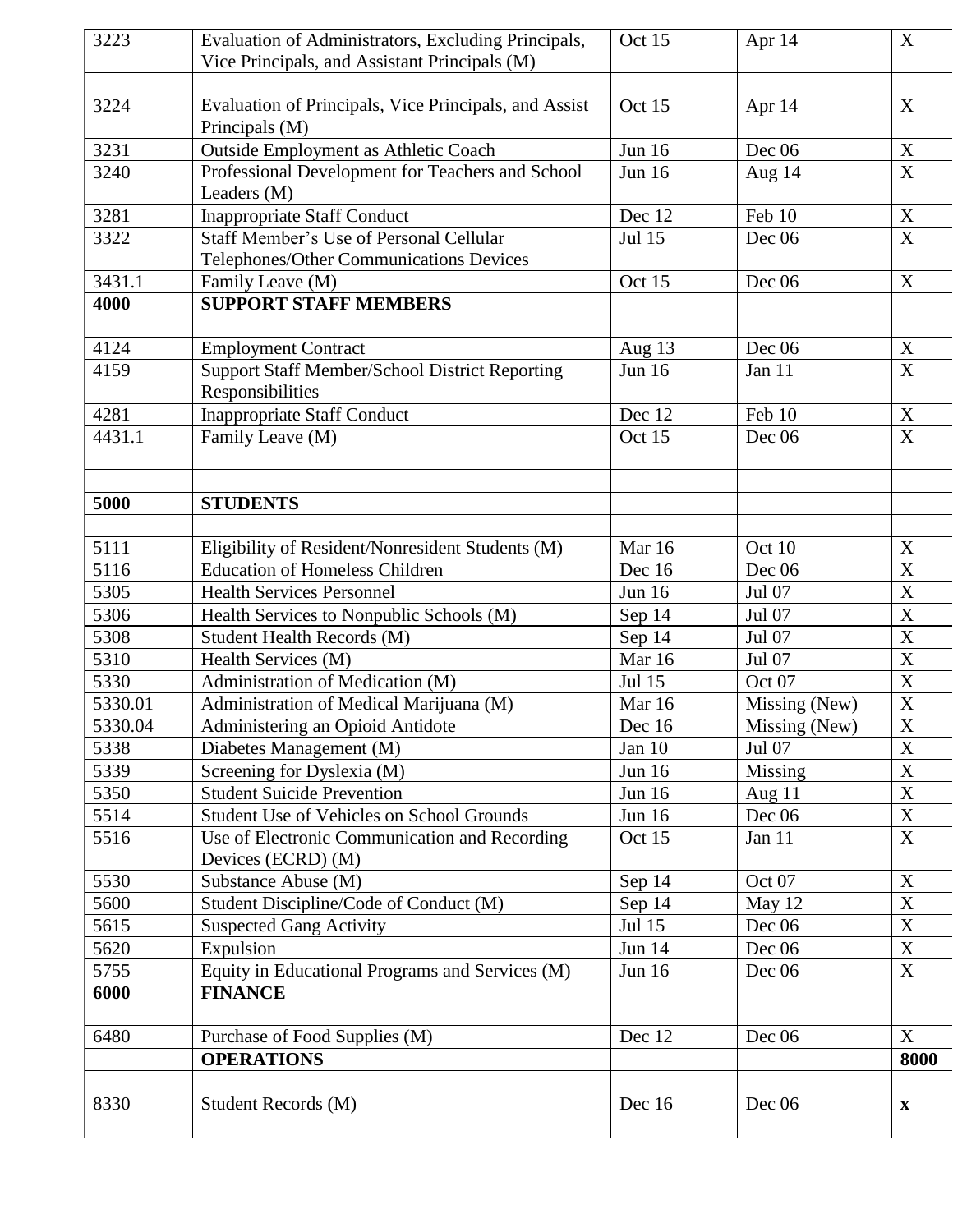| 8462 | Reporting Potentially Missing or Abused Children | <b>Mar</b> 16 | Oct 14   | X |
|------|--------------------------------------------------|---------------|----------|---|
|      | (M)                                              |               |          |   |
| 8505 | Wellness Policy/Nutrient Standards for Meals and | Sep 14        | Feb 12   | X |
|      | Other Foods (M)                                  |               |          |   |
| 8540 | <b>School Nutrition Programs</b>                 | Jul 15        | Dec 06   | X |
| 8630 | Bus Driver/Bus Aide Responsibility (M)           | Jun $16$      | May $15$ | X |
| 8740 | <b>Bonding</b>                                   | Dec 10        | Dec 06   | X |
| 8760 | <b>Student Accident Insurance</b>                | Aug 09        | Dec 06   | X |
| 8820 | <b>Opening Exercises/Ceremonies</b>              | Jul 15        | Dec 06   | X |
|      |                                                  |               |          |   |
| 9000 | <b>COMMUNITY</b>                                 |               |          |   |
|      |                                                  |               |          |   |
| 9120 | Public Information Program (M)                   | Feb 09        | Oct 08   | X |
| 9541 | <b>Student Teachers/Interns</b>                  | Jun $16$      | Oct 08   | X |
|      |                                                  |               |          |   |

BE IT RESOLVED to approve the first read of the following policies and regulations:

- 2700 Services to Nonpublic School Students Policy (M)
- 7100 Long-Range Facilities Planning Policy & Regulation (M)
- 7101 Educational Adequacy of Capital Projects Policy & Regulation
- 7102 Site Selection and Acquisition Policy
- 7102 Site Selection and Acquisition Regulation (NEW)
- 7130 School Closing Policy
- 7300 Disposition of Property Policy
- 7300.1 Disposition of Instructional Property Regulation (ABOLISHED)
- 7300.2 Disposition of Land Regulation
- 7300.3 Disposition of Personal Property Regulation
- 7300.4 Disposition of Federal Property Regulation

# **GENERAL ITEMS**

Future meeting dates: Tuesday, October 17, 2017 at 7 p.m.

# **EXECUTIVESESSION**

BE IT RESOLVED that pursuant to the Open Public Meetings act of 1975, the board is now going into Executive Session to discuss matters relating to:

| Matters rendered confidential by state or federal law                                                                                              |
|----------------------------------------------------------------------------------------------------------------------------------------------------|
| Personnel                                                                                                                                          |
| Appointment of a public official                                                                                                                   |
| Matters covered by Attorney/Client Privilege                                                                                                       |
| Pending or anticipated litigation                                                                                                                  |
| Pending or anticipated contract negotiations                                                                                                       |
| Protection of the safety or property of the public                                                                                                 |
| Matters which would constitute an unwarranted invasion of privacy                                                                                  |
| Matters in which the release of information would impair a right to receive funds from the United<br><b>States Government</b>                      |
| Matters concerning collective negotiations and/or the negotiations of terms and conditions of<br>employment of employees of the Board of Education |
| Possible imposition of a civil penalty or suspension                                                                                               |
| Proposed goals of the Superintendent or evaluations of Superintendent.                                                                             |
|                                                                                                                                                    |